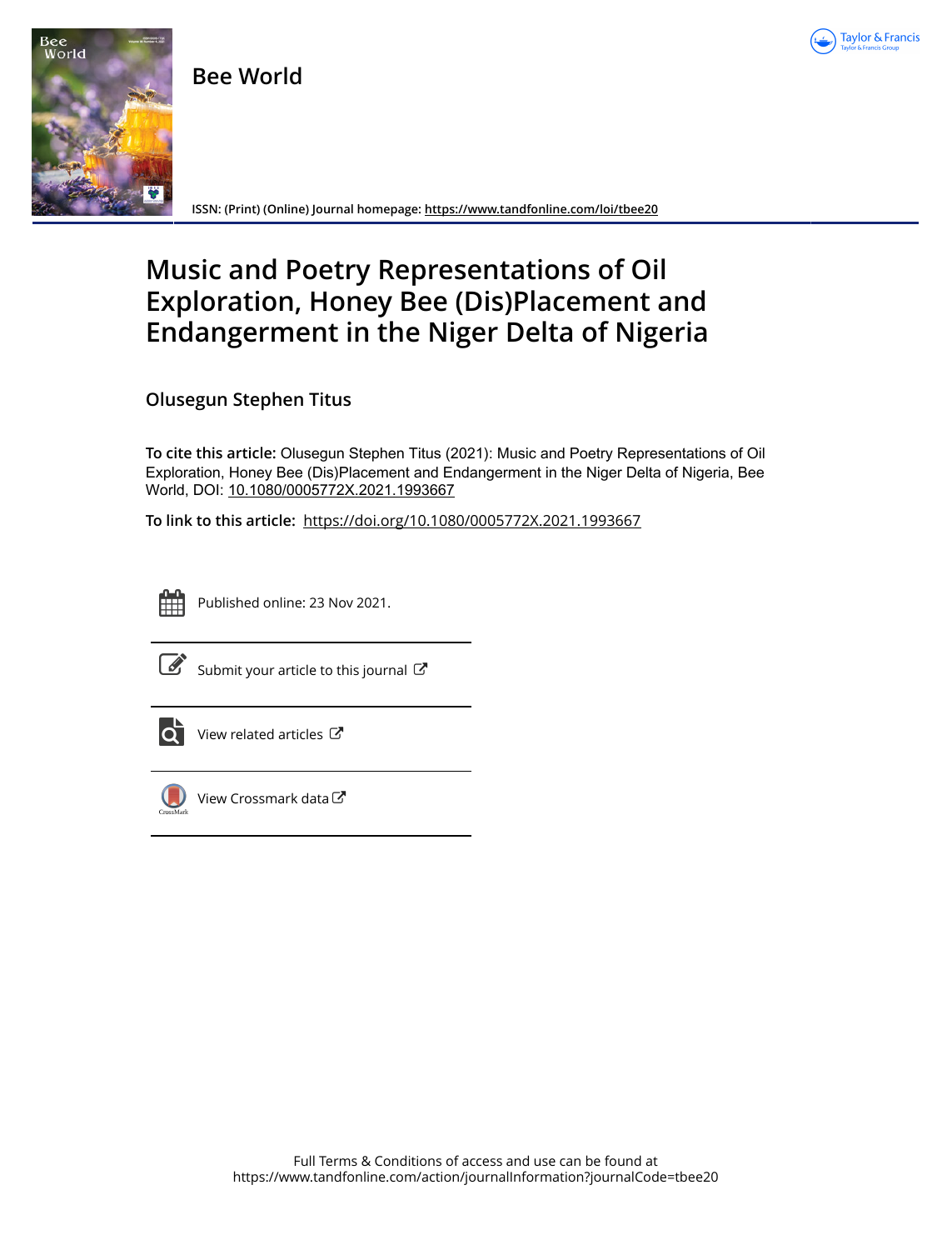## Article

# Music and Poetry Representations of Oil Exploration, Honey Bee (Dis)Placement and Endangerment in the Niger Delta of Nigeria

### **Olusegun Stephen Titus**

#### **Introduction**

<span id="page-1-5"></span><span id="page-1-4"></span>Environmental degradation through oil exploration is a recurring global phenomenon which raises some fundamental questions about the general wellbeing and safety of animate and inanimate beings as well as the natural environment in modern society. Recent findings revealed that oil spillage, gas flaring, insecticides and pesticides are becoming the greatest things that affect bees (Timsar, [2015;](#page-5-0) Valbuena et al., [2011\)](#page-5-1). Against this backdrop, the representation of oil exploration and honey bees' endangerment in Nigerian popular music, chants and poems has not been adequately engaged. The study is motivated by the desire to fill this critical gap and, in the process, provide an informed critical assessment of the effects of oil exploration on the continued survival on honey bees.

There is a strong relationship between forms of cultural productions such as music, chants, and poems and the ways in which they serve as arts of resistance. These seem to have been generally utilized by social activists in their unrelenting bid at creating awareness and promoting environmental sustainability. The choice of Nigerian popular music, chants and poems for this study is premised on the discourse of honey bees, and oil exploitation narratives that are noticeable in them. This study engages with Rob Nixon's concept of slow violence and environmentalism of the poor in which the texts of songs and chants are used to explain global environmental degradation. This gives some insights into the problems and values of the Niger Delta region of Nigeria as a signifier of global environmental crisis. The emphasis in the study is the new direction of Niger Delta music, chants, and poems

on the environment and specifically on honey bees especially as the same resonate in the works of these selected artists.

This study employs ethnographic research design. It also includes textual analysis. The study was conducted between 2016 and 2019. It entails interviews of some community members in Niger Delta where oil has displaced honey bees. Songs and poems of the following singers and poets that represent honey bees were also analysed, Niyi Adedokun, Akin Ogundokun, Nneka Egbuna, Ubrei-Joe Jeru Ojaide tanure and Idem Emmanuel Etop Poems. The selection of Niyi Adedokun and Akin Ogundokun was based on the fact though they were not Niger Delta indigenes their songs traverse beyond their southwestern Nigeria spaces and resonate the discourse on bees and environmental degradation in Niger Delta. Furthermore, participant-observation were used in gathering data from selected members of some of the oil producing states namely Ondo, Rivers and Edo states. The analysis is based on ecomusicology, which is the study of music, culture, sound and nature in a period of environmental crisis as proposed by Allen and Dawe ([2016\)](#page-5-2).

<span id="page-1-0"></span>The Niger Delta is made up, by some estimates, of over sixty ethno-linguistic groups with the Ijaw representing the largest ethnic group. The Niger Delta is the delta of the Niger river sitting directly on the Gulf of Guinea on the Atlantic Ocean in Nigeria. It is typically considered to be located within nine coastal southern Nigerian states, which include: all six states from the South-South geopolitical zone, one state (Ondo) from South West geopolitical zone and two states (Abia and Imo) from South East geopolitical zone.

Africa's most extensive wetlands are in the Niger Delta, the centre of Nigeria's oil production with approximately 2.5 million barrels of oil produced every day (Bassey, [2013;](#page-5-3) Okuyade, [2011](#page-5-4); Timsar, [2015](#page-5-5)).

<span id="page-1-3"></span><span id="page-1-2"></span>After more than fifty years of oil production in the Delta, the resulting land, air, and water pollution (gas flaring, spills, leaks from old infrastructure) are choking the Delta's vast ecosystem and habitats. The health costs, loss of livelihood is immeasurable. Organized armed resistance was mounted by Ijaw youths in the late 1990s after the realization that the more peaceful means employed by the Ogoni environmental and human rights activist Ken Saro-Wiwa had resulted in his 1995 execution along with eight colleagues by the Sani Abacha regime. Saro-Wiwa's much-publicized death (as much as his work) precipitated the birth of "a thousand Ken Saro-Wiwas" across and beyond the Niger Delta including poets and singers.

#### *Ecomusicology as a Field of Theoretical Engagement*

<span id="page-1-1"></span>Ecomusicology informs the study because it emphasizes the triangularity of culture, environment and human beings (Allen et al., [2014](#page-5-6); Allen & Dawe, 2016). The theory informs this study on how music helps in recreating a more sustainable environment. Ecomusicology is unique in that it draws on the value and significance of the lost habitats of animal lives like bees through oil exploitation activities. Ecomusicology as a theory that drives this paper explains the sounding scape of nature and the honey bee narratives of the selected music and poems. From the selected song texts and sound used in this paper, the musical elements such as melodic movements, harmonic structures,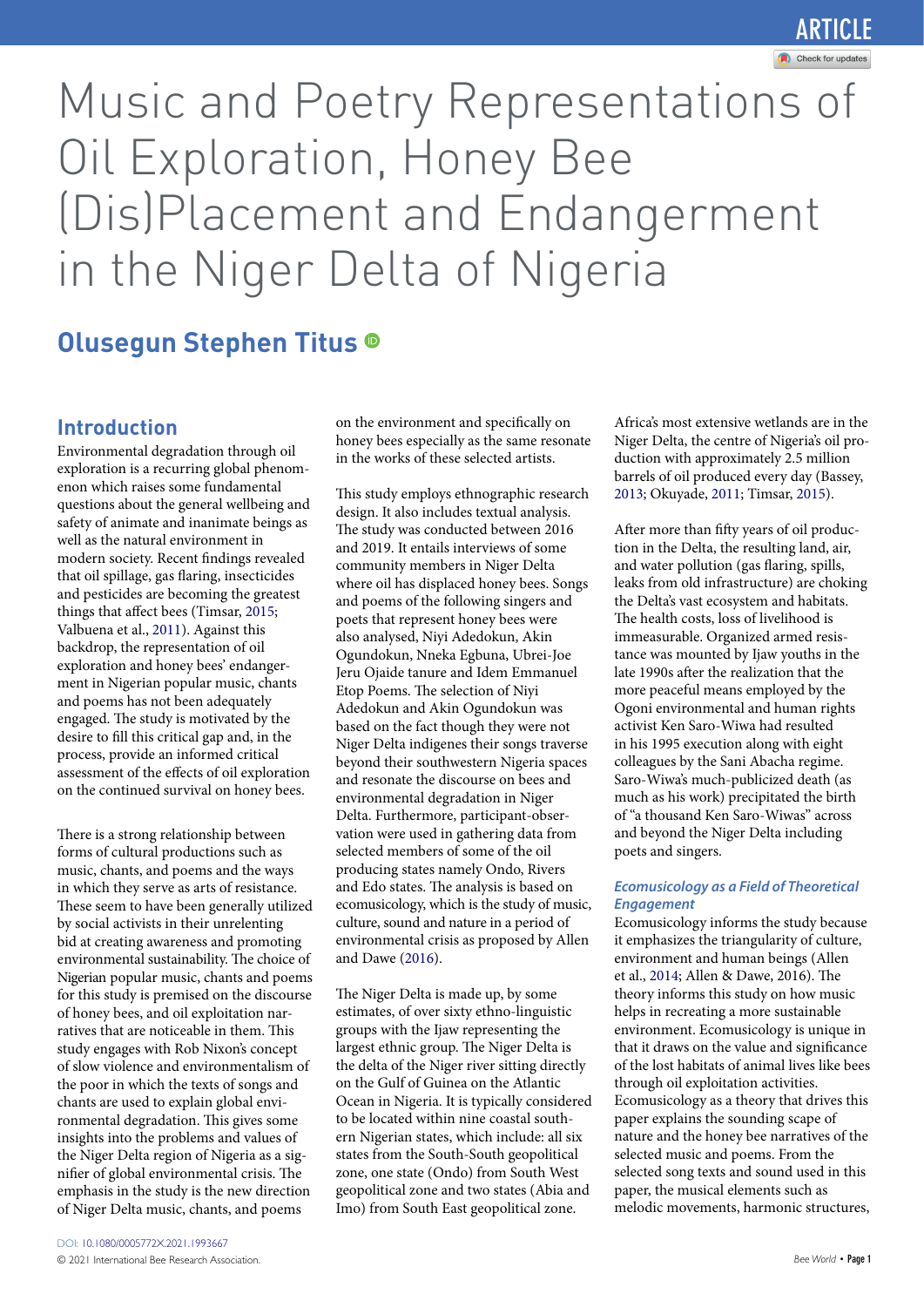## Article Article

key centres, rhythms, and the musical forms mostly call, and response explains the landscaping of the cultural scape at the trajectories of honey bees, birds, ants and other natural elements situated within the cultural milieu (Vidal, [2004](#page-5-7)).

<span id="page-2-5"></span><span id="page-2-3"></span>Pedelty's ([2013](#page-5-8), p. 44) assertion that "ecological matters have clear relevance to the world of popular music," is also true of popular music on Niger Delta in Nigeria. Tailor and Hurley's (2014) work explains the global problems and specifically enumerates the place of music in the discourse of environmental issues. The current paper extends the discourse on music, nature, and culture with the focus on how human activities and the Anthropocene with capitalocene exploitation affect insects, birds and vegetations in the Niger Delta. This has great effects on habitats resulting in honey bees being displaced due to oil exploitation (Bassey, [2013\)](#page-5-9). Rees ([2016](#page-5-10)) examines ecological songs that may be termed as original in the wake of modernization in China. In her landmark research on music and the mediation of traditional ecological knowledge, Rees highlights the sudden awareness of ecological songs in China. Rees ([2016](#page-5-11), p. 80) references a wealth of current concerns over the environment, social change, and disappearing traditional arts, thereby tapping into a sense of nostalgia for a more locally rooted past. The current study on honey bee narratives and displacements is apt because the ecological habitat displaced is caused through humancentric chauvinistic activities in the Niger Delta.

<span id="page-2-2"></span><span id="page-2-0"></span>Honey bees (Hymenoptera: Apidae) are social insects with a unique feature of division of labour. In different parts of the world, different species and subspecies of honey bees are cultured to produce honey and beeswax (Cely-Santos & Philpott, [2019;](#page-5-12) Fasasi et al., [2011](#page-5-13); Ojeleye, [1999\)](#page-5-14). In Nigeria, however, beekeeping is recently gaining the attention of The Nigerian entomologists through intensive research to improve honey and beeswax production. There is limited documented information on the honey bee apocalyptic and endangerment through oil and gas flaring in Niger Delta. This will encourage the growth of commercial apiaries for increased honey production in Nigeria. The Niger Delta is supposed to be a hub of honey bee colonies. However, oil production has displaced the honey bees. This is because most of the forest and the trees where the honey bees live have been deforested through spillage and gas flaring. These acts have done much damage to honey bee farming in Niger Delta.

In an interview Mr Christopher (June 15th 2021) notes that the advent of oil exploration brought untold devastation to honey bees in Niger Delta and especially among the Ogoni people. He stated that honey bees well flourished in Niger Delta area due to the vast forestation and the conducive climate favourable to breeding the honey bees. He further noted that bees were produced and well situated in colonies within the Niger Delta due to the abundance of the rain forest and swampy environment that help them thrive in the area. This production and relationship with honey bees prior to oil discovery made Niger Delta area great lovers and farmers in honey bees. Honey bees are also beneficial insects helpful in the cross pollination of crops. All these relationships and activities with honey bees were truncated through the exploitation and exploration of crude oil in Niger Delta. The next subthemes examine songs, chants and poems that explain these ideals and how the people connect their emotions to the lost honey bees and their resilience for sustainability.

<span id="page-2-4"></span>The impact of biodiversity loss and honey bees displacement through increases in oil production is therefore monumental. In an interview with Kate (June  $14<sup>th</sup>$ , 2021) she notes that Ogoni land was a major hub for beekeeping and farming before the advent of oil exploitation in Niger Delta. This is evident through the sale of honey bees to other parts of Nigeria and stability of farmers that engaged farming in both fishing and beekeeping. The possibility of honey bee farming is due to heavy tropical and deep forested land in the area. The displacement of bees and reduction of honey bee farming started when the multinational oil companies in collaboration with the government started deforesting the Niger Delta through cutting down the trees in the forest to make way for oil pipes and oil wells in different parts of Niger Delta. This singular act has

brought massive increase in the importation of honey bees from other parts of the world to Nigeria. With its economic and capital flights which further impoverish the bee farmers in the area. This is in concert with a Channel Television news report (September 3rd, 2018) on the need to encourage the production of more bees in Nigeria. However, the impact of loss of habitat would be a great hindrance to the effectiveness of honey bee farming in Nigeria especially in Niger Delta due to the pollutions. The next subthemes will examine songs, chants and poems that explains these ideal and how the people connect their emotions to the lost and the resilience for sustainability

Niyi Adedokun is a gospel artist whose song represents the relationship of bees to religious issues. Beyond the religious representation, the song explains the death of bee as a form of apocalypse of habitats that were displaced. Though not from the Niger Delta area of Nigeria, Niyi Adedokun's song gives some hint on the life of the honey bee, the colony and its death which is relevant to the Niger Delta honey bee narratives. He rightly notes the *Araba* in the forest where honey bees breed naturally. Regrettably these are being destroyed in the fires and oil spillages in the Niger Delta and by extension, in Nigeria. Deforestation is gaining ground which further compounds the calamitous state of honey bees.

Agricultural products in Niger Delta are terribly impacted by oil spillage. This greatly affects the existence of not just the honey bees, but other insects and birds in Niger Delta wildlife. Ogaga Okuyade (2018) in a conference presentation and personal interaction narrated the tragedy befalling a region destroyed by oil which has led to death of bird and insects like bees. Niger Delta spaces have witnessed catastrophic destructions through oil spillage and gas flaring.

<span id="page-2-1"></span>

|  |  |  |  |  |  |  |  | Table 1. Themes in Songs, Chants and Poetry on honey bee in Niger Delta. |
|--|--|--|--|--|--|--|--|--------------------------------------------------------------------------|
|--|--|--|--|--|--|--|--|--------------------------------------------------------------------------|

| Oyin so adun nu              | Honey bees lost the sweetness                   |
|------------------------------|-------------------------------------------------|
| Oyin oyin oyin oyin          | Honey bees honey bees honey bees                |
| Oyin so adun nu O deni yeye  | Honey bee lost its sweetness and became useless |
| Idi abajo iku oyin           | the reasons for the death of honey bees         |
| Nile pepe                    | found on the ground                             |
| E ya mi leti yin o ke fi gbo | Please listen to me very carefully              |
| Tani komagbara               | Everyone is aware of the usefulness             |
| ti oyin ni lowo              | and strength of honey bee                       |
| lgi araba nla                | Big Araba trees                                 |
| to ba to bi tan              | that are very big                               |
| Nibe lale ri oyin atafara re | is where we find honey bees and the honeycombs  |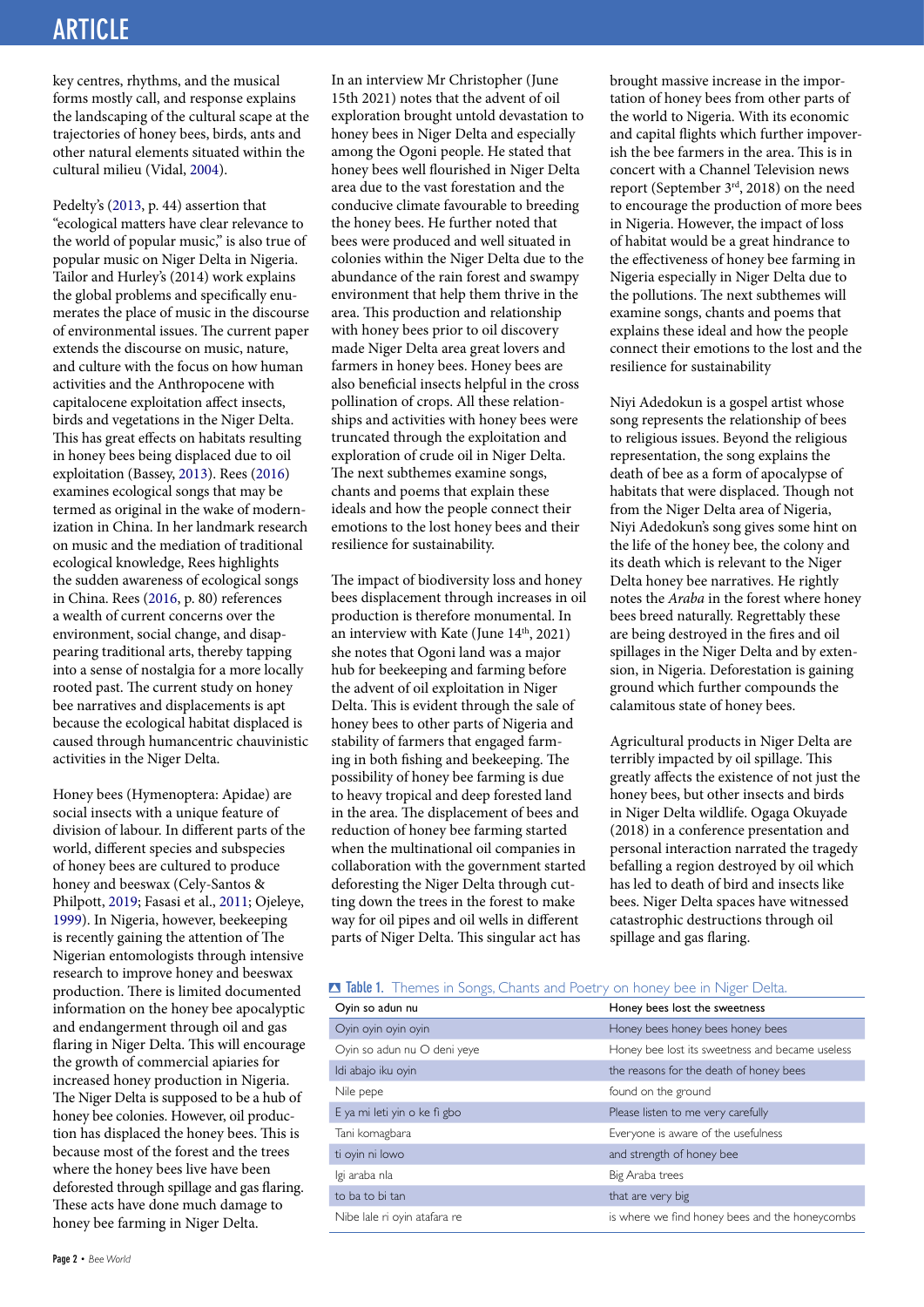Also, there is mythological belief about honey bees and creation. The Ifa chant below explains the relationship during the prehistoric times of the coexistence of humans and the honey bees. Humans do visit honey bees and they danced together, play drums together until humans felt superior and then started to destroy the nature. This action brought with it disasters, a pandemic and catastrophic occurrences. See the excerpt in [Table 2](#page-3-0).

This chant expresses some fundamental issues connecting humans co-habiting with nonhumans, it explains the human–honey bee cordial relationship in creation which brought sound health and peace to the world. But as humans started plundering the nature and displacing habitats like the honey bee's, the earth started suffering different forms of global destruction which by extended interpretations could extend to the cyclones, tsunamis, floods, and the COVID-19 pandemic being punishment for humans' antagonistic efforts against nature. The chant expresses the myth about creation and then humans and non-humans descended from heaven. Human race was afraid of pandemics and global health issues they were asked to make sacrifices and respect non-human and their habitats. Humans were all free and they dance at the home of three different species of honey bees, played music and enjoyed the company of honey bees. The chant concludes that no one ever put honey in the mouth and frown because of its sweetness.

**In Tanure Ojaide's** (1996) poetry Poetic *Imagination in Black Africa: Essays on African Poetry*, the target is the reconstruction of his Urhobo world and culture where oil exploitation has destroyed both the community and its forest including the honey bees. Ojaide's poetry explains his desire for the exploiters and what their lives should be. He desires that the honey bees displaced should turn to misery bees and sting them well.

- The scorpions bitterest venom confuses them,
- The sturdiest cobra spit into his
- peering eyes,
- The bees make thorough grimace of them

<span id="page-3-2"></span>The poem explains the different categories of self-defending insects like the honey bee and ants that occupy the forests. In the poem *The Fate of Vultures and other Poems,* Ojaide [\(1991](#page-5-15)) compared the politicians that collaborate with oil exploitation industries explore the oil which further

displaced honey bee in the Niger Delta. The poem says these politicians are chiefs of selfish rules. The rules they investigated is how oil will be exploited not how habitat would be able to coexist in the region, the swarm of mystery bees mythologically believed to be evil and dangerous and could be invoked to kill people. The results of displacing the Niger Delta bee makes the poet to compare them to mystery bees. See the texts below:

> chiefs of selfish rule they are a swarm of mystery bee haunting robbers of the proud heritage…listen to my song the music of communal pain (2)

<span id="page-3-1"></span>In the poem *Song from the honey bee*, Idem Emmanuel Etop [\(2017\)](#page-5-16) below he narrates the place and space of honey bee before the advent of oil exploitation. The poem rightly represents the sounds and the production of sweetness and that the presence of honey bee "is the beauty of morning". However, the displacement of the bee in Niger Delta brings sorrow to the habitats. Humancentric oil exploitation and pollution of the honey bee habitats could not make people hear the songs and sounds of the bees. See the poem text below:

- These are sonnets directly from the beehive,
- These are songs on which the soldier bees thrive,
- Fighting enemies outside and within. The sweetness of the honey from your comb.
- Hungering for the honey dripping from your womb.
- Your presence is the beauty of morning (1)

#### Nneka Egbuna is a Nigerian singer and songwriter who is making her name on the world stage. Her work combines soul, hip hop, reggae and African music, with powerful texts that send messages of resilience themes, injustice in the oilrich Niger Delta. She won a prestigious MOBO (Music of Black Origin) Award in the UK for Best African Act. Nneka grew up in the city of Warri in the Niger Delta with a Nigerian father and German mother. She went to university in the German city of Hamburg, and it was there that her singing career took off. While Nneka is captivating audiences around the world, her songs are most rewarding – but also risky – for her because of the political content of her lyrics. Excerpt of one of her songs that directly links to displacement of habitat, oil, environmental degradation, and exploitation titled *Niger Delta* is given in [Table 3.](#page-4-0)

Nneka Egbuna in her song reiterates the fact of displacing the habitats such as the fish, the rivers, ocean, honey bees, the trees and others. The song emphasizes several natural resources that were destroyed. This includes the fishes in the river. The pollution made the fishes poisoned. The water in Niger Delta is also poisoned through oil spillage. The singer gave the historical analysis of the imperialist engaging with slavery first then turned to extraction and then the habitats. She says in her song "*but right now, I no go take am"* which means there must be resistance to preserve the habitats making connotations for a systemic protest to return honey bees in Niger Delta spaces.

#### <span id="page-3-0"></span>**B** Table 2. Excerpt from Ifa Chant.

| Nigba ti won ti ikole orun bo wale aye | They were coming from heaven for a life on earth |
|----------------------------------------|--------------------------------------------------|
| Eru aisan ati ajakale arun             | They all feared the eminence of disease          |
| Si ba gbogbo won pata po               | and infirmity on earth                           |
| Won ni ki won rubo                     | They were asked to make rituals                  |
| eyonu ati ipese                        | of appeasement and sacrifice                     |
| Ni gere ti won dele aye oo             | On getting to the earth                          |
| Won bo lowo aisan ati ajakale arun     | They were all free from disease and infirmity    |
| ljo ni won njo ninu ile oyin           | As they were dancing in the home of Oyin (bee)   |
| Won n lulu                             | They were drumming                               |
| Ninu ile ado                           | in the house of Ado (a type of bee)              |
| Ayo se se se ninu                      | The home of Fuun-Fuun                            |
| ile funnfuun patapata                  | (another type of bee) was not less joyous        |
| Eni ti o ba mo wipe                    | Who does not know that                           |
| ile oyin okoro nigba kan kan           | the home of the bee is never bitter?             |
| Eni kan i foyin senu koroju            | No one puts honey                                |
| abi kosofooo                           | in the mouth and frowns.                         |
|                                        |                                                  |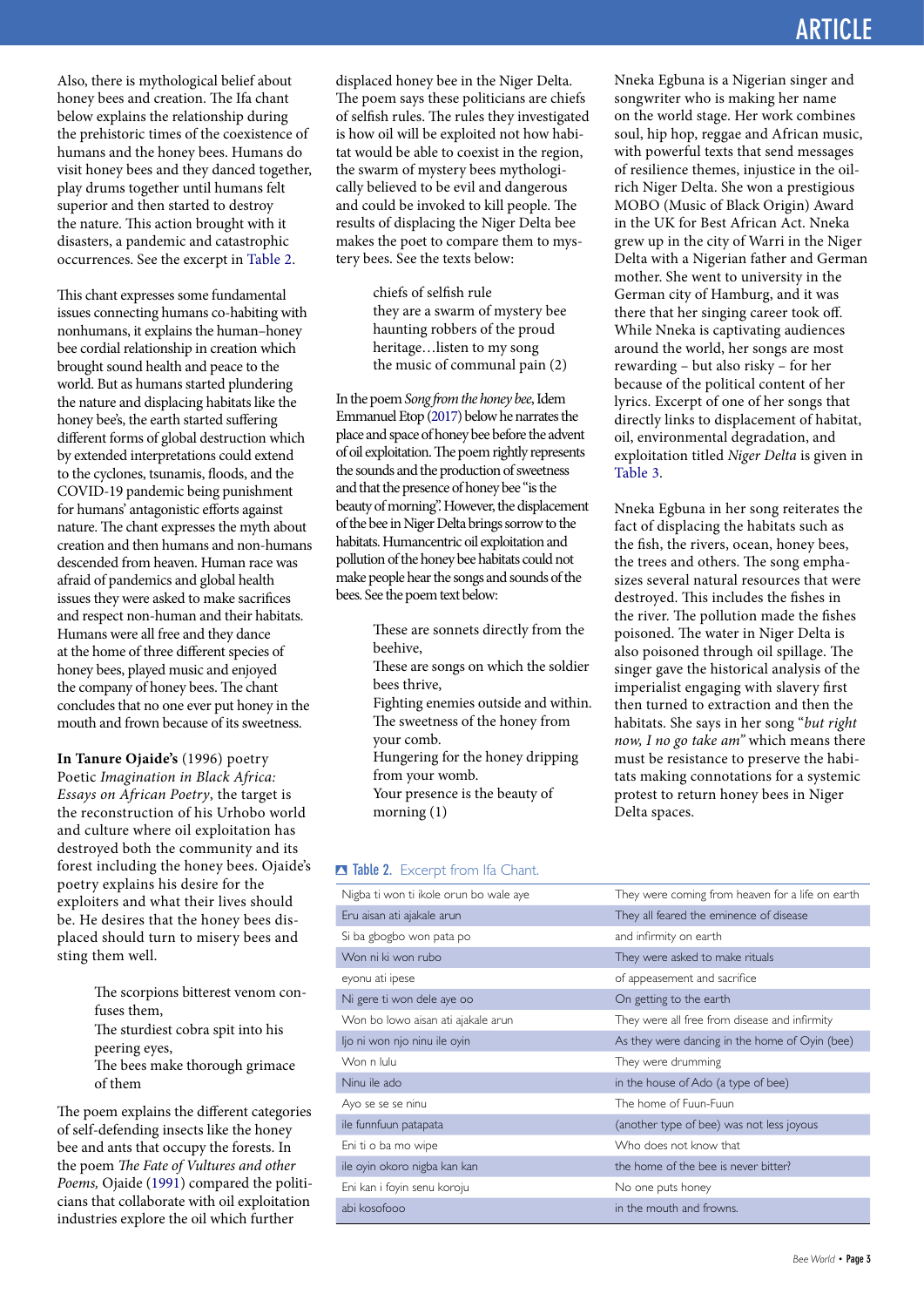## Article Article

#### <span id="page-4-0"></span>**B Table 3.** Niger Delta by Nneka Egbuna.

| Dem come fish our water empty      | They came to displaced habitats-fish, sea, honey<br>bee etc |  |  |
|------------------------------------|-------------------------------------------------------------|--|--|
| Dem come chop our oil plenty       | they came to extract our oil                                |  |  |
| Come take resources away           | They took all the natural resources away                    |  |  |
| Come take all our riches           | Took all the wealth away                                    |  |  |
| Dem come use us as dem store       | They use us to enrich themselves                            |  |  |
| For raw material to make them rich | they use us as raw materials for the productions            |  |  |
| but right now, I no go take am     | But now I will not take such again                          |  |  |

Ubrei-Joe Jeru is a graduate of linguistics and communication studies from the University of Port Harcourt. He is a multitalented artist, a poet and an environmental activist. He has recorded numerous songs as an environmental artist, tackling the issues that have ravaged the frontline communities in Niger Delta. One of the songs released by Ubrei-Joe Jeru is titled *Blacktide* in Niger Delta. Blacktide contained good, displayed pictures of the poor settlements of homes, poor environment showing contaminated areas affected, displaced habitat like the honey bee in the Niger Delta region. The song was communicated to the people in a simple, direct style. See the song texts in [Table 4](#page-4-1).

The song *Blacktide* expresses the pains and agonising condition of the Niger Delta habitats displaced because of oil production. The honey bee has been severely impacted among other habitats. As narrated above exploration of oil started around 1955 and till date crude oil has still been exploited which continually destroys honey bee colonies and farming. Oil explorations affects the fishes, the land and soil for agriculture. Agriculture in terms of vegetable production would enable the presence of honey bees and the pollination of flowers and advancement of bee habitat in the environment. The song helps us to witness the suffering of community members.

Beyond the song texts the sounds from the songs and poems are very much critical because they explain some emotions and expressions of community people. Sounds in music could be represented pictorially and symbolically. The songs, chants and poems discussed are very much attached to the people and the environmental plights. These songs are melodic, harmonies, rhymes and rhythms which are culturally situated and communally enjoyed. Simple melodies and harmonies are generally a community way of showing happiness and frustrations such as themes of oil and the environmental issues.

#### *Beyond Texts, Sounding Places and Spaces of Honey Bee Music*

In this section, I examined music and sound about the honey bee and its place among the Niger Delta people of Nigeria. Music on honey bees occupies a dynamic space because it emphasizes the current global debate on the sustainability of the environment and the honey bee from the indigenous knowledge like the selected music. It therefore serves as a reference for other parts of the world where music especially the sounds are not yet taken as serious in tackling the issues of apocalyptic and endangerment of habitats like the honey bees, climate change and environmental degradation.

<span id="page-4-6"></span>The concept of place and space as phenomenal academic debate cannot be overemphasized. *Oxford English Dictionary* explains that place refers not only to a specific geographical notion of social class and distinction. Grimley [\(2018\)](#page-5-17) notes that to call a place a home is to evoke ideas of ownership and belonging, to be "out of place" can suggest a simple anomaly, or a more existential sense of alienation and exile. Place is powerfully both a physical category and one that is also culturally imagined and produced.

Narrating Delius's composition and his sense of place, Grimley ([2018](#page-5-18)) notes that place can equally indicate subject position, it determines how we listen to Delius's music and where (and when). This is applicable to songs about Niger

#### <span id="page-4-1"></span>**B** Table 4. Blacktide by Ubrei-Joe Jeru.

<span id="page-4-7"></span>Delta region's cultural spaces such as fresh water, the ocean, trees, the fishes, the agricultural products, the bird, insects including honey bees and their importance as cultural signifiers. As Von Glahn ([2003\)](#page-5-19) queried what do musical commemorations of place tell us? This calls our attention to the place of sounding cultural and natural spaces and the ecomusicological ideal.

<span id="page-4-5"></span><span id="page-4-4"></span><span id="page-4-3"></span><span id="page-4-2"></span>The selected music like Niyi Adedokun,<sup>[1](#page-5-20)</sup> Akin Ogundokun<sup>2</sup> Inneka Egbuna,<sup>3</sup> and Ubrei-Joe Jeru<sup>4</sup> invokes the interrelationship of sounds and the environment and nature connections in the contemporary discourse. There are variations in the range of the melodies because of the notes used. These honey bee's song melodies are examined based on the phrases, contours, and intervals.

Ecomusicology as a theory that drives this paper explains the sounding scape of nature and the honey bee narratives in the selected music and poems. From the selected song texts and sound used in this paper, the musical elements such as melodic movements, harmonic structures, key centres, rhythms, and the musical forms mostly call, and response explains the landscaping of the cultural scape at the trajectories of honey bee displacement and environmental degradation.

Musical representation of the horror of killing the honey bee could be heard. This is done through a pathetic wailing and musical instruments representing the catastrophic space and landscape the honey bee and the common people are placed. The sounds in the music show the agony, pains, and untold suffering that both human and non-human nature passed and are still going through in Niger Delta of Nigeria. This is what Nixon terms slow violence and environmentalism of the poor.

| for so long the community                             |
|-------------------------------------------------------|
| people have been suffering                            |
| for so long now                                       |
| people are waiting                                    |
| So many things have happened (honey bee<br>displaced) |
| So many years gone bye                                |
| from bugler to oil explosion                          |
| food poisoning in the nation                          |
| What is the conclusion?                               |
| Is there no solution?                                 |
| Stop drilling oil wells                               |
|                                                       |